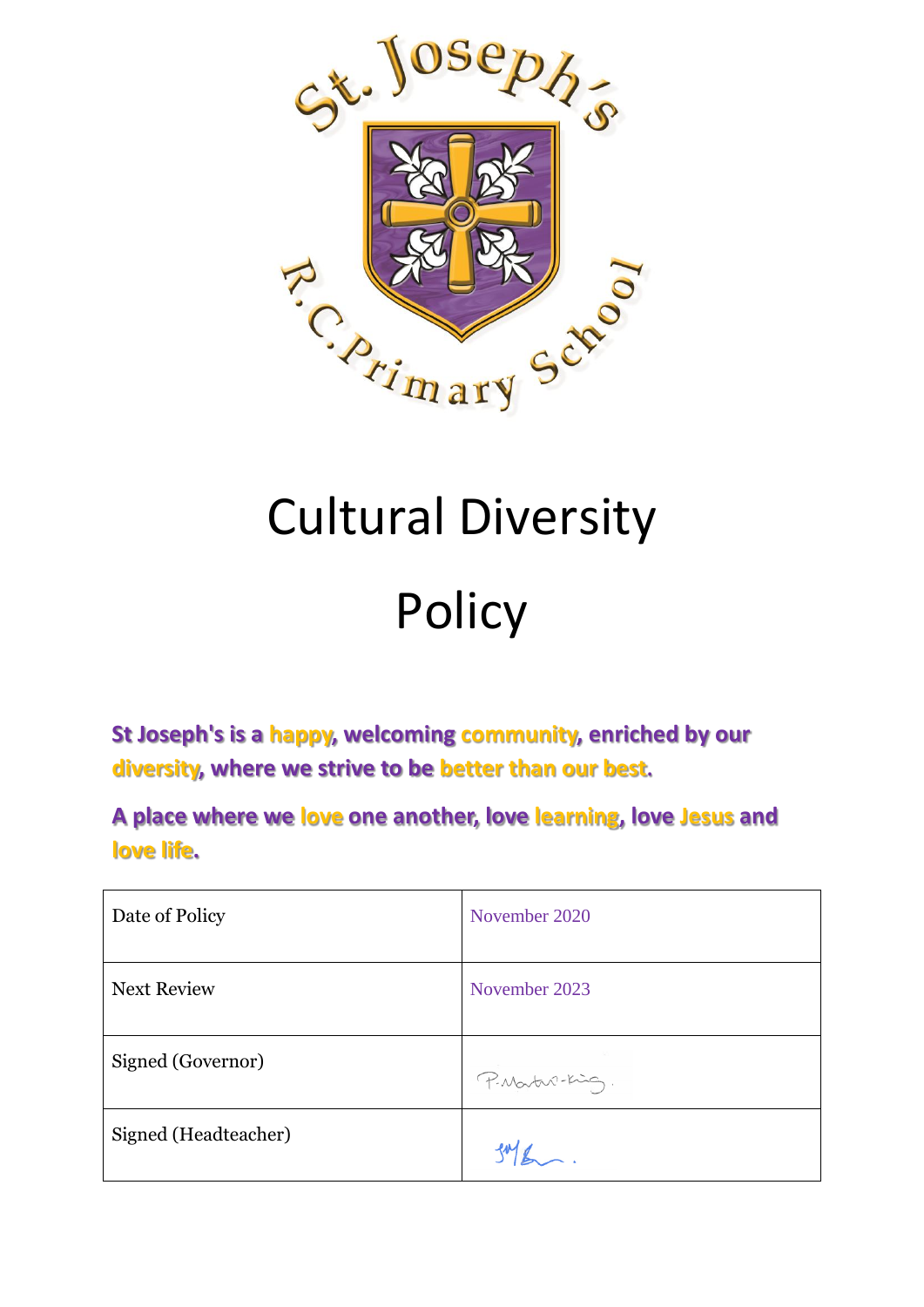## **Legal duties**

This school welcomes its duties under the Race Relations (Amendment) Act 2000. We are committed to:

- promoting equality of opportunity;
- promoting good relations between members of different racial, cultural and religious groups and communities;
- eliminating unlawful discrimination.

## **Guiding principles**

In fulfilling our legal duties listed above, we are guided by three essential principles:

• Every pupil should have opportunities to achieve the highest possible standards, and the best possible qualifications for the next stages of their life and education.

• Every pupil should be helped to develop a sense of personal and cultural identity that is confident and open to change, and that is receptive and respectful towards other identities.

• Every pupil should develop the knowledge, understanding and skills that they need in order to participate in Britain's multi-ethnic society, and in the wider context of an interdependent world.

### **The full range of school policies and practice**

We ensure that the principles listed above apply to the full range of our policies and practices,

including those that are concerned with:

- pupils' progress, attainment and assessment
- behaviour, discipline and exclusions
- pupils' personal development and pastoral care
- teaching and learning
- pupils' progress, attainment and assessment
- admissions and attendance
- the content of the curriculum
- staff recruitment and professional development
- partnerships with parents and communities

### **Addressing racism and xenophobia**

The school is opposed to all forms of racism and xenophobia, including those forms that are directed towards religious groups and communities, for example Islamophobia, and against Travellers, refugees and asylum-seekers.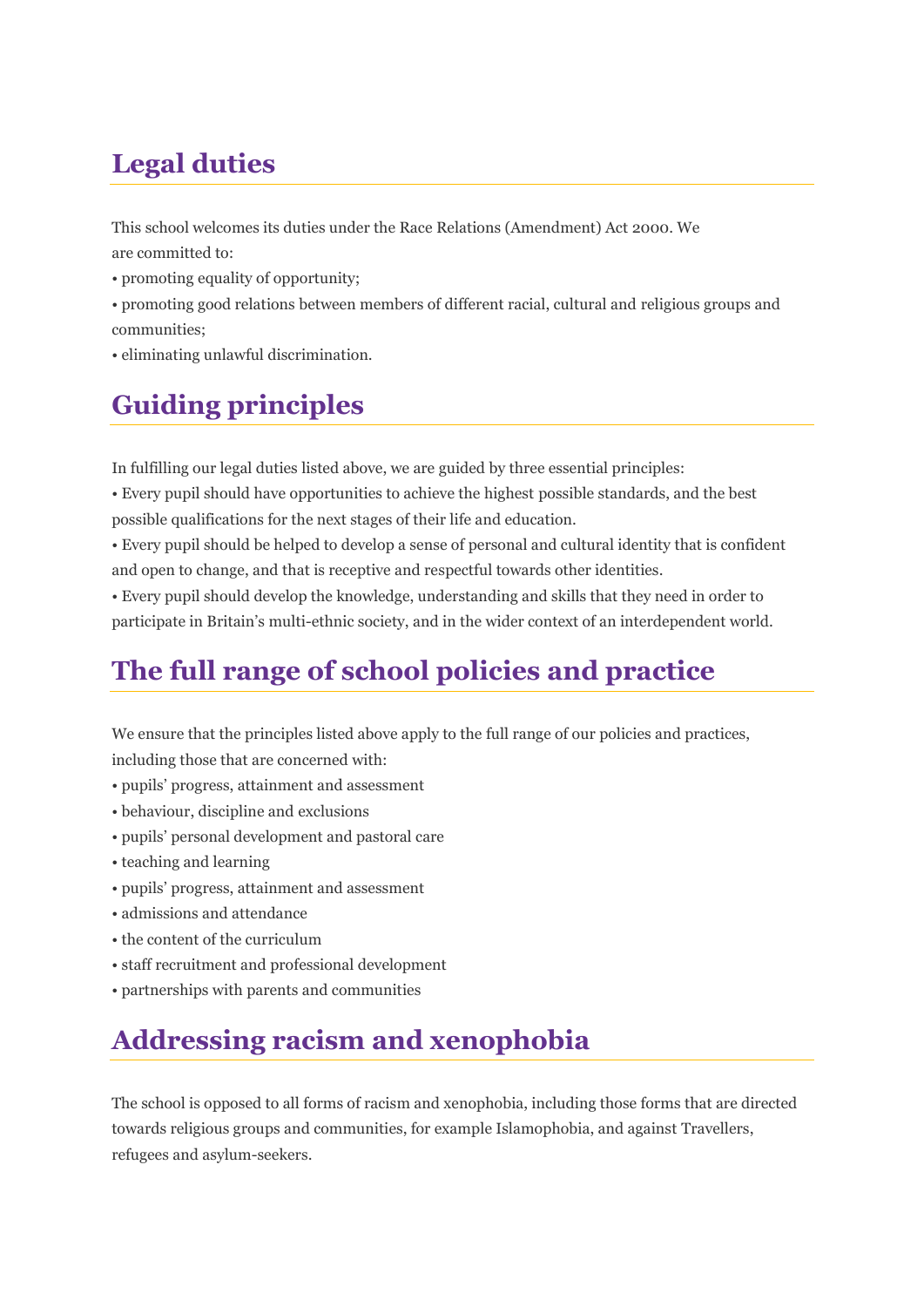## **Responsibilities**

The governing body is responsible for ensuring that the school complies with legislation, and that this policy and its related procedures and strategies are implemented.

The Headteacher is responsible for implementing the policy; for ensuring that all staff are aware of their responsibilities and are given appropriate training and support; and for taking appropriate action in any cases of unlawful discrimination.

All staff are expected to deal with racist incidents that may occur; to know how to identify and challenge racial and cultural bias and stereotyping; to support pupils in their class for whom English is an additional language; and to incorporate principles of equality and diversity into all aspects of their work.

### **Information and resources**

We ensure that the content of this policy is known to all staff and governors, and also, as appropriate, to all pupils and parents.

All staff and governors have access to a selection of resources which discuss and explain concepts of race equality and cultural diversity in appropriate detail.

### **Religious observance**

We respect the religious beliefs and practice of all staff, pupils and parents, and comply with all reasonable requests relating to religious observance and practice.

## **Breaches of the policy**

Breaches of this policy will be dealt with in the same ways that breaches of other school policies are dealt with, as determined by the Headteacher and governing body. Please refer to the school disciplinary and competency policies.

### **Monitoring and evaluation**

We collect, study and use quantitative and qualitative data relating to the implementation of this policy, and make adjustments as appropriate. The school will annually evaluate end-of-Key Stage results to monitor pupil progress in relation to racial and cultural diversity. The school will also monitor the extent to which racial and cultural diversity is reflected in the school's